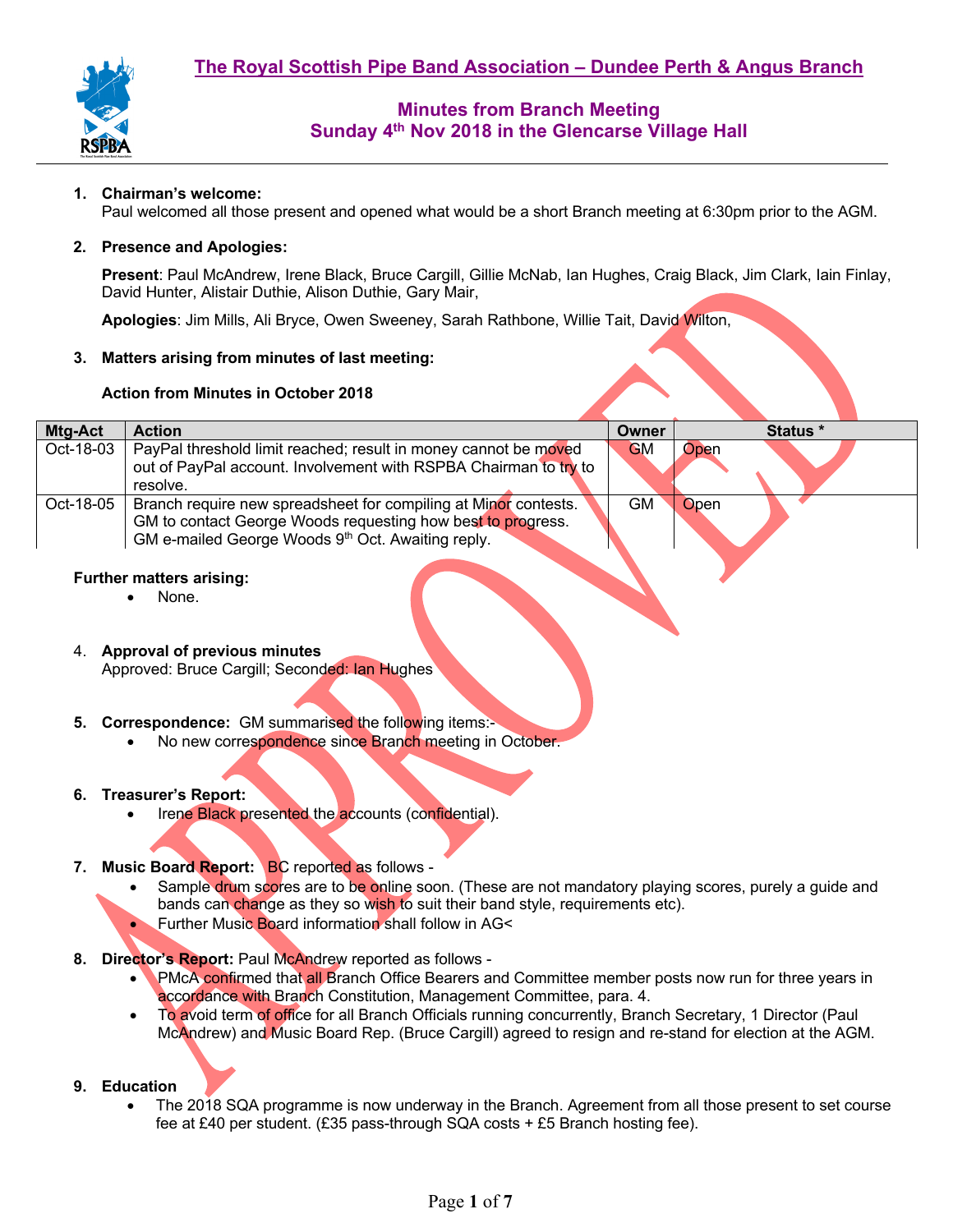

## **10. Media Report:**

- Nothing to report.
- PMcA demonstrated a conferencing facility, "Go To Meeting" that could be made available to Branches if interested. As well as video conference, this applications has capability to record meeting and provide audio transcription. GM to contact Branches to find out who may be interested and willing to share Licence costs.
- 04.11.18 North West England Branch have committed to sharing licensing costs. Interest also received from London & South of England.

## **11. AOCB:**

- A vote was taken and approved unanimously for World Solo Drumming Championships 2019 Qualifier to be held at Kingdom Thistle Solo competitions provisionally Saturday 13<sup>th</sup> April 2019.
- Approval received for sponsorship of Dundee City Outdoor contest for 2019 from Invertay Homes.
- Agreement that Branch levy shall remain un-changed at  $£55$  & £45 for adult and juvenile bands respectively. Same costs apply to any Affiliate memberships.

### **12. New Action Items**

• No New Action Items

## **13. Next Branch Meeting Date(s):**

Branch Meetings

- 4th November (AGM)
- 9<sup>th</sup> December (please note change of date from 2<sup>nd</sup> of December)

The meeting closed at 18:55.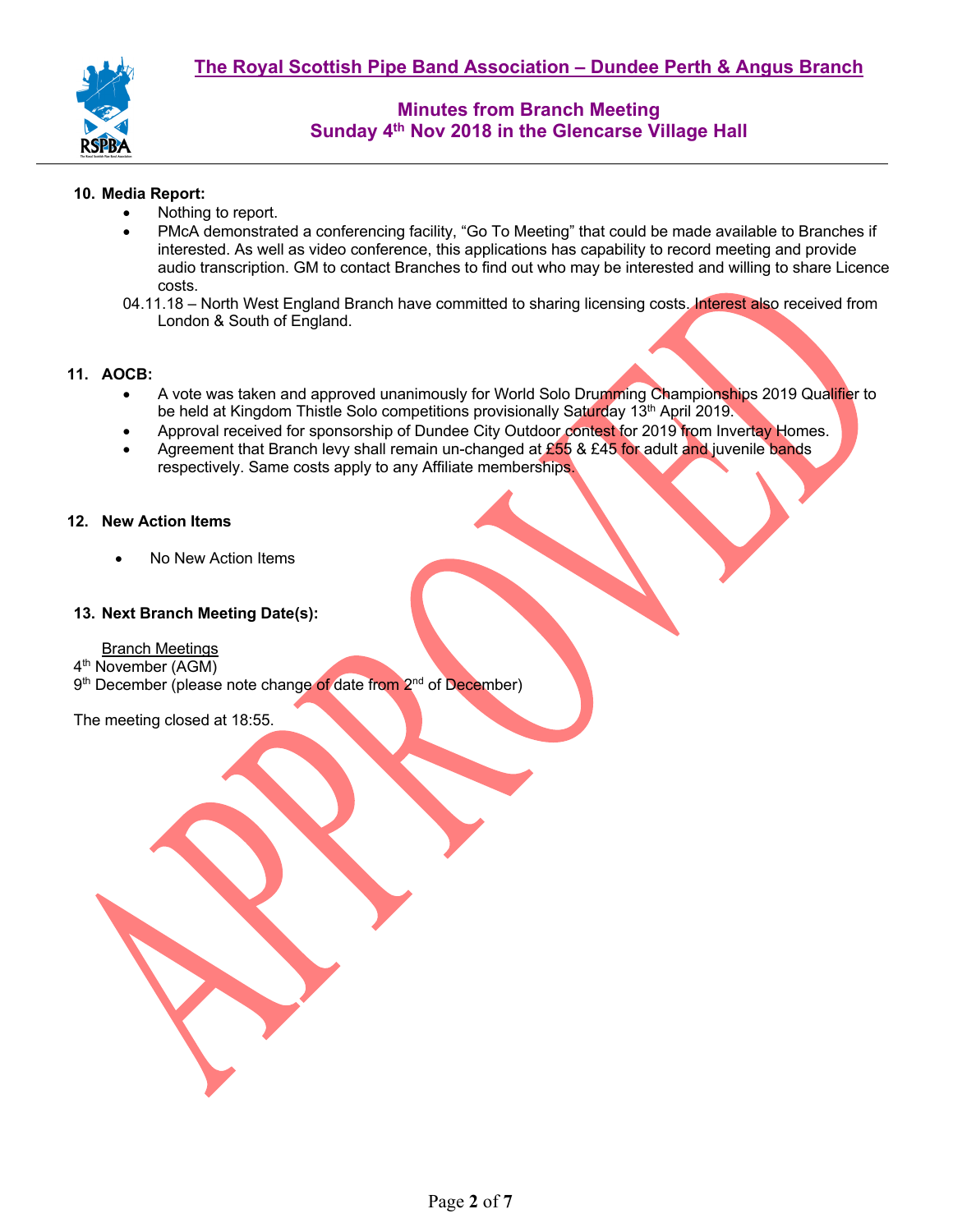

# **ARCHIVED ACTIONS**

## **Actions from minutes in December 2015**

| <b>Mtg-Act</b> | <b>Action</b>                                                                                                                                                                                                                                                                                                                                           | Owner | <b>Status</b> *                                    |
|----------------|---------------------------------------------------------------------------------------------------------------------------------------------------------------------------------------------------------------------------------------------------------------------------------------------------------------------------------------------------------|-------|----------------------------------------------------|
| Dec-A1         | GM to review wording of potential intro of rules in line with<br>comments received from Perth & District. Draft rules<br>circulated by GM 30.11.16. 12.3.17 - insufficient time to<br>discuss at previous meeting. PMcA summarised<br>Constitution states rules to be avail on website; once<br>adopted this will be made available online. Proposed by | Gary  | 8.10 CLOSED - uploaded online with<br>branch rules |
|                | Bruce Cargill, seconded by Gillie McNab.                                                                                                                                                                                                                                                                                                                |       |                                                    |

## **Actions from minutes in December 2016**

| Mtg-Act | <b>Action</b>                                                                                                                                                                                                                                                                                                                                                                                                                                                                              | Owner | Status *                                                                                                   |
|---------|--------------------------------------------------------------------------------------------------------------------------------------------------------------------------------------------------------------------------------------------------------------------------------------------------------------------------------------------------------------------------------------------------------------------------------------------------------------------------------------------|-------|------------------------------------------------------------------------------------------------------------|
| Dec-AA3 | Perth Games 13.8. 17 – awaiting conf if event will go ahead<br>as a contest or with guest bands only. GM to approach<br>new Games Secretary to seek clarification; everyone keen<br>to see this contest remain. $12.2.17 - PMcA$ noted the 2018<br>event due to fall on the day before the Worlds. 12.3.17 -<br>GM submitted online enquiry to Games website; awaiting<br>response. Ali Bryce advised of recent meeting outlining<br>proposal to run similar event to last year (no comp). | Gary  | CLOSED. Event did not go ahead.<br>2018 event to take place at an<br>alternative venue (Perth Racecourse). |
| Dec-AA4 | Inclusion of additional column on branch contest<br>spreadsheet to include Major results for comparison<br>exercise. Action Gary Mair to progress spreadsheet update<br>and do a measurement for this year's results.<br>04.02.18 - Branch Championships shall only comprise of<br>minors held within Branch area.                                                                                                                                                                         | Gary  | OPEN $8.10 -$ purely as an exercise to<br>see if we wish to pursue for 2018.<br>04.02.18 - CLOSED          |

### **Actions from minutes in March 2017**

| <b>Mtg-Act</b> | <b>Action</b>                                                                                                                                                                                                                                                                                                                                                                                                                    | Owner     | Status *      |
|----------------|----------------------------------------------------------------------------------------------------------------------------------------------------------------------------------------------------------------------------------------------------------------------------------------------------------------------------------------------------------------------------------------------------------------------------------|-----------|---------------|
| Mar-A1         | Dundee Miniband trophy - Gary Mair to obtain from Andrew<br>Downie with a view to sourcing unused shield and have prizewinner<br>names transposed on reverse side / or attempt to straighten.<br>8.10.17 update – returned and awarded again; GM to request from<br>Davidsons Mains to bring to Paisley event. P Brown agreed to<br>sponsor trophy for replacement.<br>11.03.18 – GM to collect trophy from D/Mains at L&B Solos | GM.       | Closed        |
| Mar-A9         | Gary Mair to approach Common Good Fund and ascertain status.<br>8.10.17 update - this was specifically carried out for the Dundee<br>contest and was awarded.                                                                                                                                                                                                                                                                    | <b>GM</b> | <b>CLOSED</b> |
| Mar-A12        | Consideration to circulate MAP guidance document to Branch.<br>30.4.17 GM searched under 'Learning' but unable to locate. GM to<br>submit request to HQ (or Paul Brown). PMcA to scan as one<br>document and Jason Lafferty to upload thereafter.<br>8.10.17 update - Paul McAndrew advised unable to locate original<br>MAP document. Issue with copyright previously so was removed<br>from website.                           | <b>GM</b> | <b>CLOSED</b> |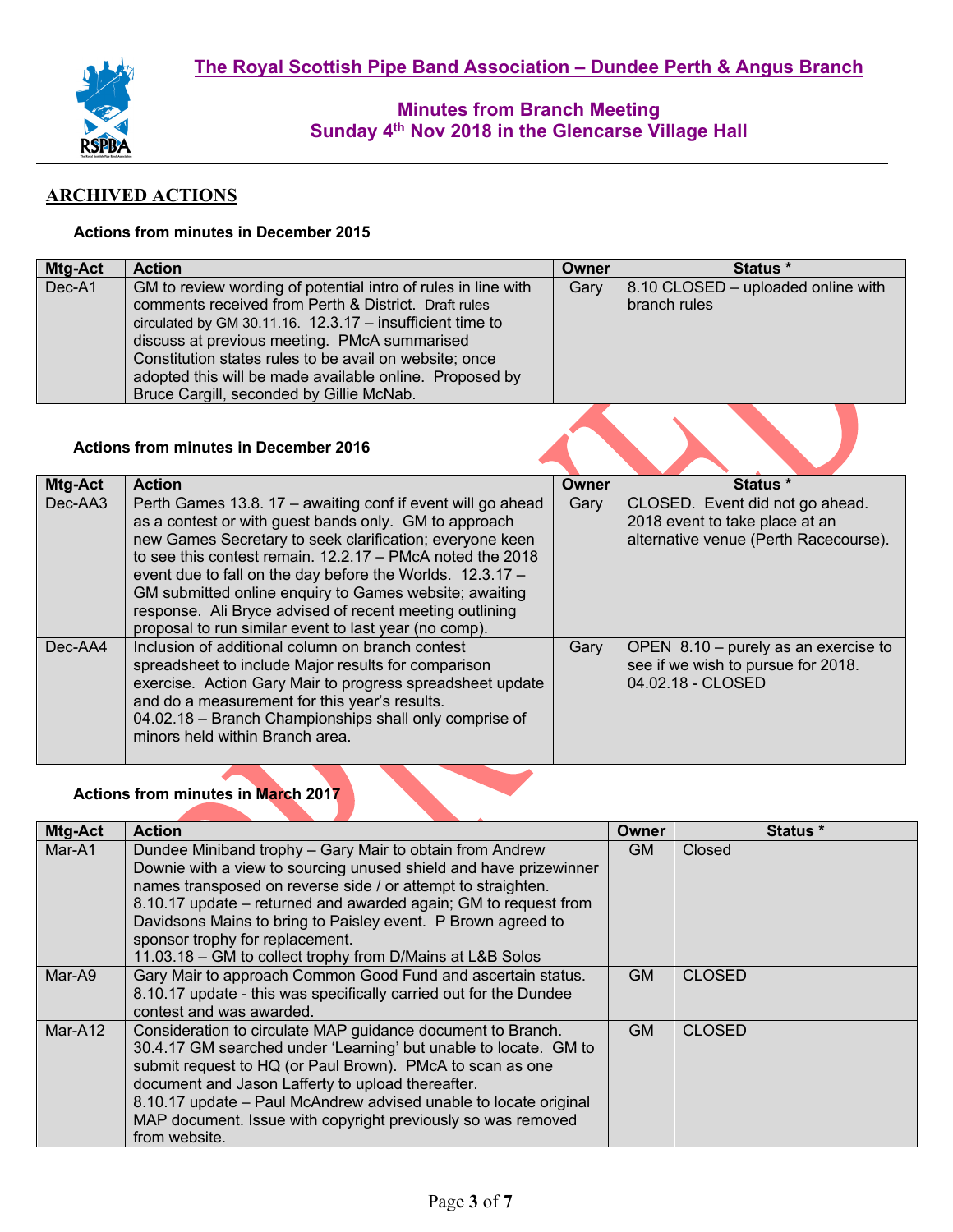

| Mar-A13 | Paul McAndrew and Gary Mair to finalise SQA qualifications           | <b>PMcA</b> | <b>CLOSED</b> |
|---------|----------------------------------------------------------------------|-------------|---------------|
|         | programme.                                                           | <b>GM</b>   |               |
|         | 30.4.17 – GM confirmed email circulated 13.3.17 with dates and       |             |               |
|         | initial outline. Awaiting further information from Tam Brown (with a |             |               |
|         | view to possibly compressing to single days rather than whole        |             |               |
|         | weekends). GM confirmed numbers required ASAP from each              |             |               |
|         | band (with RSPBA band number and instrument stipulated).             |             |               |
|         | 8.10.17 - SQA programme underway.                                    |             |               |

# **Actions from Minutes in April 2017**

| Mtg-Act | <b>Action</b>                                                                                                                                                                                                                                                                                                                                                                                                                                                                                                                                                                                                                                                                                                                                                                                | <b>Owner</b>       | Status *                                           |
|---------|----------------------------------------------------------------------------------------------------------------------------------------------------------------------------------------------------------------------------------------------------------------------------------------------------------------------------------------------------------------------------------------------------------------------------------------------------------------------------------------------------------------------------------------------------------------------------------------------------------------------------------------------------------------------------------------------------------------------------------------------------------------------------------------------|--------------------|----------------------------------------------------|
| Apr-A1  | Guidance expected to go online for prescribed tunes.                                                                                                                                                                                                                                                                                                                                                                                                                                                                                                                                                                                                                                                                                                                                         | <b>BC</b>          | <b>CLOSED</b>                                      |
| Apr-A2  | World solo drumming qualifier - PMcA to follow-up with Paul Brown<br>re. dates and proposals for 2018.<br>8.10.17 update - Paul McAndrew confirmed event had moved to<br>Kingdom Solos; awaiting confirmation of a date (usually last<br>Saturday in March or first Saturday in April - awaiting venue<br>availability confirmation from Paul Brown).<br>04.02.18 - date confirmed as 10 <sup>th</sup> March 2018 at Lochgelly High<br>School                                                                                                                                                                                                                                                                                                                                                | <b>PMcA</b>        | <b>CLOSED</b>                                      |
| Apr-A3  | Child Protection - RSPBA guidance to bands update.<br>8.10.17 – original action to be closed and new action to be opened<br>under 'Safe Guarding' to include vulnerable adults.<br>04.02.18 - RSPBA Chief Executive has now signed-off policy;<br>RSPBA website now has link to Disclosure Services, an umbrella<br>body processing Discolsure applications and PVG membership.                                                                                                                                                                                                                                                                                                                                                                                                              | <b>PMcA</b>        | <b>CLOSED</b>                                      |
| Apr-A5  | DPA Branch fund-raising concert – confirmation of date,<br>establishment of working group and general update on progress.<br>8.10.17 - No further progression due to lack of venue to date; Fife<br>Police opting to go to Bucksburn contest instead as we were unable<br>to firm up a Saturday date. Paul McAndrew expressed wish to<br>revisit for 2018 with a different band (around a Grade 1 band not<br>necessarily in the Branch), and look to develop a juvenile concert<br>band. Nicola Liddell stated it was Perth and District Pipe Band's<br>125 <sup>th</sup> year next year so would be keen to see them involved. Paul<br>McAndrew to review dates and approach bands thereafter on<br>shared profit basis.<br>04.02.18 - "Closed" as too many other commitments during 2018. | <b>PMcA</b>        | <b>CLOSED</b>                                      |
| Apr-A6  | AGM (5.11.17) arrangements.<br>8.10.17 update - venue: Glencarse, 6.30pm for 7.00pm (6pm<br>committee meeting to take place prior to AGM).<br>04.02.18 - AGM took place as planned at Glencarse                                                                                                                                                                                                                                                                                                                                                                                                                                                                                                                                                                                              | GM/P<br><b>McA</b> | <b>CLOSED</b>                                      |
| Apr-A7  | Summary of Mini-band contest feedback on formation etc.                                                                                                                                                                                                                                                                                                                                                                                                                                                                                                                                                                                                                                                                                                                                      | <b>GM</b>          | CLOSED – to be discussed<br>under 'correspondence' |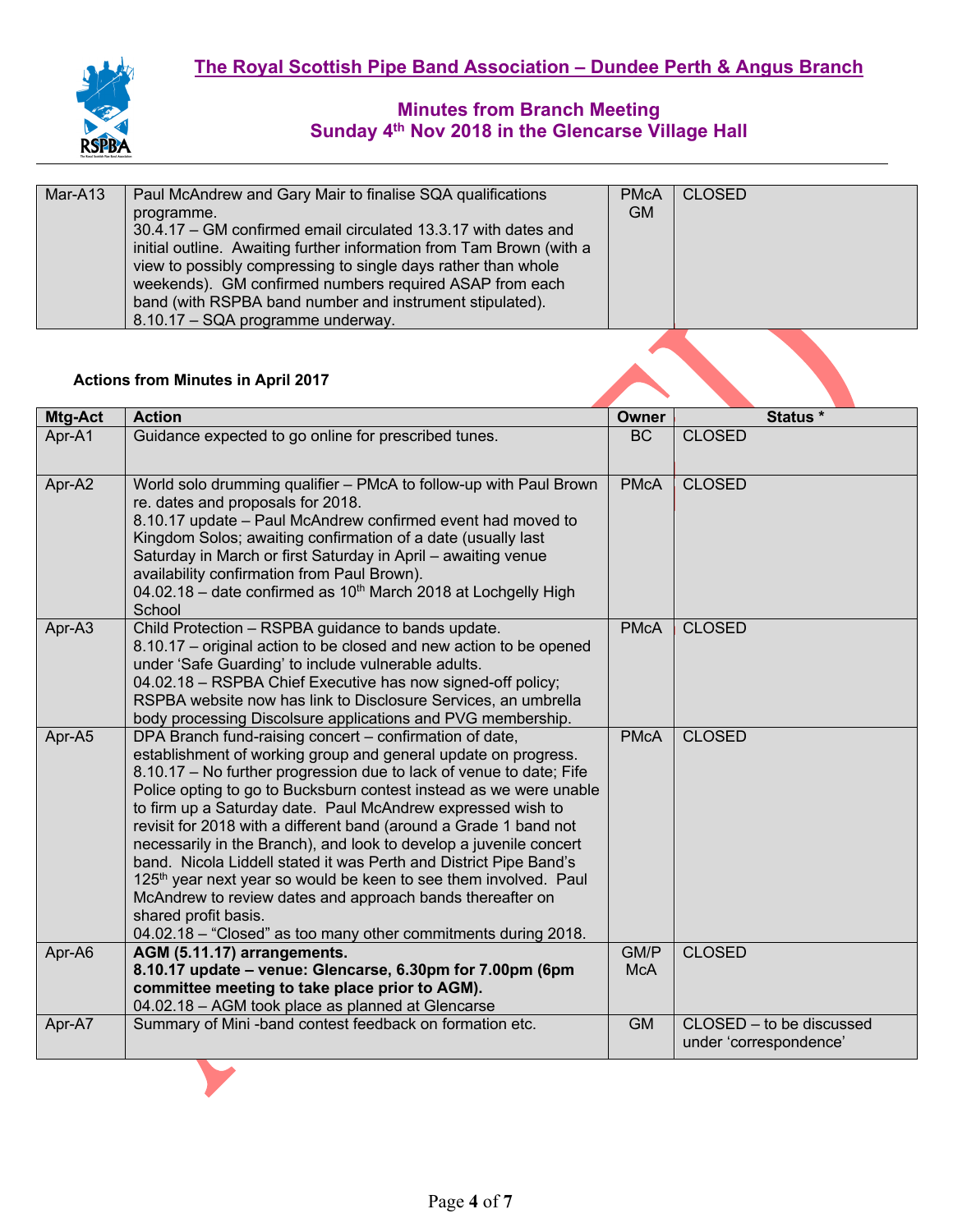

### **Action from Minutes in October 2017**

| Mtg-Act | <b>Action</b>                                                                                                                | <b>Owner</b> | Status *      |
|---------|------------------------------------------------------------------------------------------------------------------------------|--------------|---------------|
| Oct-A1  | Minibands contest - Orkney Pipe Band to perform last to take in to                                                           | <b>GM</b>    | <b>CLOSED</b> |
|         | consideration any travel delays.                                                                                             |              |               |
| Oct-A2  | 04.02.18 - Online entries now available; awaiting Orkney entry.<br>Dundee Contest - awaiting confirmation of 2018 event from | <b>PMcA</b>  | <b>CLOSED</b> |
|         | Dundee City Council, including update on grant application.                                                                  | <b>GM</b>    |               |
|         | 04.02.18 - online entry now available.                                                                                       |              |               |
| Oct-A3  | 2017 event cancellations - Gary Mair to write to bands who are                                                               | <b>GM</b>    | <b>CLOSED</b> |
|         | entitled to refunds.                                                                                                         |              |               |
|         | 11.03.18 - Irene Black has refunds organized.                                                                                |              |               |
| Oct-A4  | Gary Mair to write to the RSPBA HQ to request Grade 4A and 4B                                                                | <b>GM</b>    | <b>CLOSED</b> |
|         | splits for 2018 season at Branch competitions.                                                                               |              |               |
|         | 04.02.18 - letter submitted to RSPBA HQ; MB approval confirmed                                                               |              |               |
|         | at February '18 meeting.                                                                                                     |              |               |
| Oct-A5  | Any band wishing to be considered for regarding should write to                                                              | <b>ALL</b>   | <b>CLOSED</b> |
|         | Bruce Cargill prior to 18.11.17 (ideally by the Monday prior to this)                                                        |              |               |
|         | in advance of the next Music Board meeting.                                                                                  |              |               |
|         | 04.02.18 - MB confirmed no requests received.<br>Board minutes to be made available online on Branch website.                |              |               |
| Oct-A6  | 11.03.18 - Paul McAndrew arranging.                                                                                          | <b>PMcA</b>  | <b>CLOSED</b> |
|         |                                                                                                                              |              |               |
| Oct-A7  | Branch SCQF tutor training - Gary Mair to share grid to Branch                                                               | <b>GM</b>    | <b>CLOSED</b> |
|         | bands                                                                                                                        |              |               |
|         | 04.02.18 - Action completed.                                                                                                 |              |               |
| Oct-A8  | Gary Mair to provide details of Branch SQA programme to Sarah<br>Rathbone.                                                   | <b>GM</b>    | <b>CLOSED</b> |
|         | 04.02.18 - Action completed                                                                                                  |              |               |
| Oct-A9  | Summer school - Irene Black to send Gary Mair Paypal receipt link                                                            | IB/GM        | <b>CLOSED</b> |
|         | for refund query.                                                                                                            |              |               |
|         | 04.02.18 - Action completed.                                                                                                 |              |               |
| Oct-A10 | Education – what do members want to see in terms of Education in                                                             | <b>ALL</b>   | <b>CLOSED</b> |
|         | the Branch?                                                                                                                  |              |               |
|         | 04.02.18 - Action completed                                                                                                  |              |               |
| Oct-A11 | Branch website - Badenoch and Stathspey details to be added.                                                                 | <b>NL</b>    | <b>CLOSED</b> |
|         | Nicola Liddell to follow-up with Sarah Rathbone.                                                                             |              |               |
|         | 04.02.18 - Action superceded by new action item combining A12 &                                                              |              |               |
|         | A13 below.                                                                                                                   |              |               |
| Oct-A12 | Branch website - ensure all bands are sitting in the correct pages<br>as per recent regradings.                              |              | <b>CLOSED</b> |
|         |                                                                                                                              |              |               |
| Oct-A13 | Branch website - all bands requested to ensure their details are                                                             | <b>ALL</b>   | <b>CLOSED</b> |
|         | showing accurately.                                                                                                          |              |               |
|         | 04.02.18 - Action Closed                                                                                                     |              |               |
| Oct-A14 | Branch calendar to be updated online. Details of all calendar dates                                                          | PMcA/        | <b>CLOSED</b> |
|         | to be circulated to members.<br>04.02.18 - Action completed                                                                  | <b>GM</b>    |               |
| Oct-A15 | AGM 2016 minutes to be circulated.                                                                                           | <b>GM</b>    | <b>CLOSED</b> |
|         | 04.02.18 - Action completed                                                                                                  |              |               |
| Oct-A16 | Annual Fees due.                                                                                                             | <b>ALL</b>   | <b>CLOSED</b> |
|         | 04.02.18 - several bands not yet paid however annual fees will be                                                            |              |               |
|         | automatically deducted at time of first competition entry.                                                                   |              |               |
| Oct-A17 | Branch solo trophies to be returned at AGM meeting.                                                                          | <b>ALL</b>   | <b>CLOSED</b> |
|         | 04.02.18 - Action Closed                                                                                                     |              |               |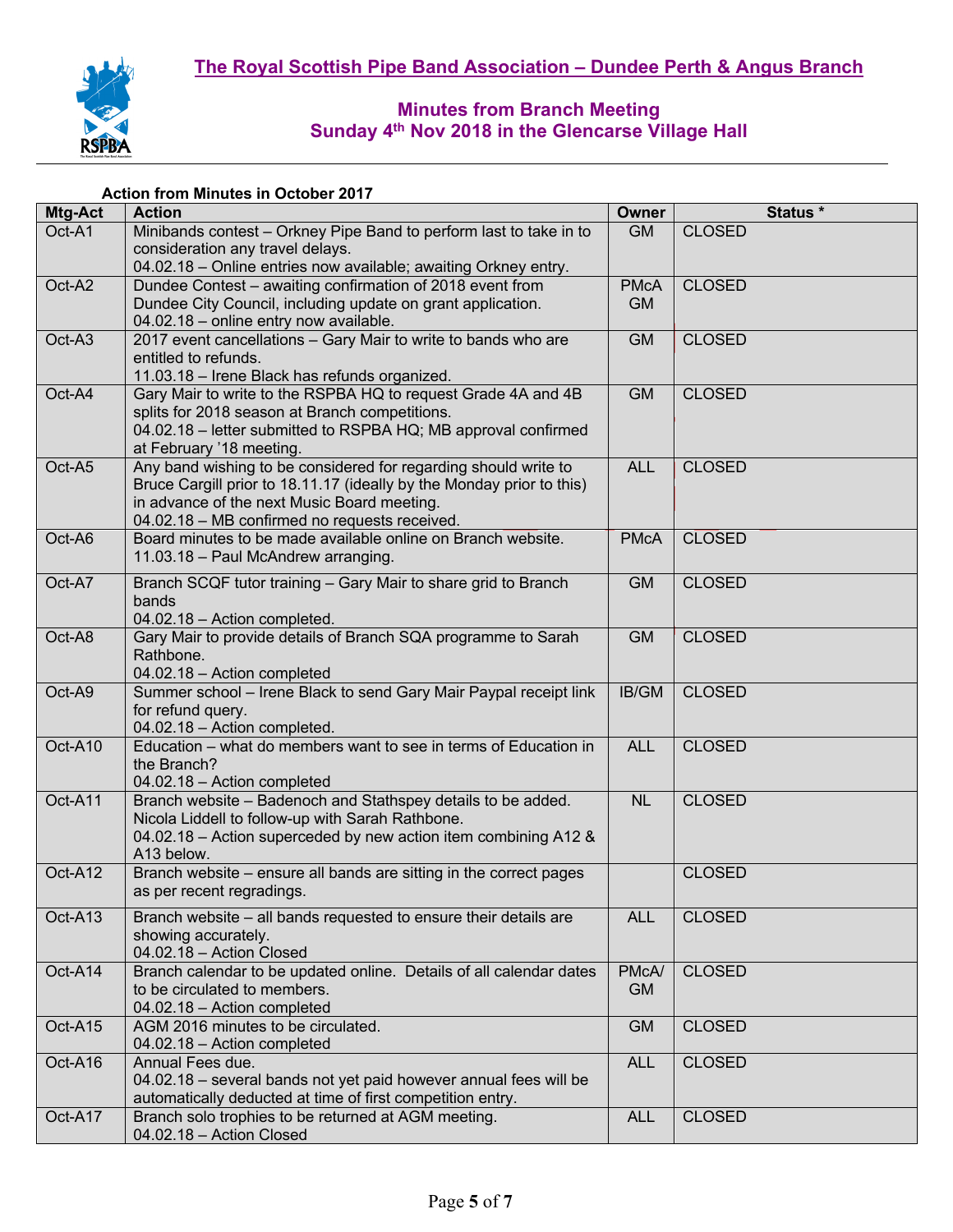

#### **Action from Minutes in February 2018**

| Mtg-Act | <b>Action</b>                                                                                                                                                                                                                                                                                                                                                                                                                                                                                                                                                                                                                 | Owner       | Status * |
|---------|-------------------------------------------------------------------------------------------------------------------------------------------------------------------------------------------------------------------------------------------------------------------------------------------------------------------------------------------------------------------------------------------------------------------------------------------------------------------------------------------------------------------------------------------------------------------------------------------------------------------------------|-------------|----------|
| Feb-A1  | Dundee Outdoor Contest – GM to continue to liaise with Dundee<br>City Council (DCC). Arrangements required for parking, bus<br>parking, re-submission of Applications excluding trade stands, toilet<br>facilities at High School Of Dundee,etc<br>11.03.18 - Parking for Coaches now permitted in Euclid Crescent<br>adjacent to HS of Dundee. Meeting arranged 02.04.18 with TA to<br>review fencing, gazebo positioning etc. DCC confirmed that grant<br>will not be made for this year's event. GM to investigate alternative<br>sponsorship possibilities from Peter Vardy.<br>07.10.18 - No sponsorship for 2018 event. | <b>GM</b>   | Closed   |
| Feb-A2  | Consideration for Adjudicators Review Panel to publish annual<br>review report.<br>11.03.18 – Bruce Cargill to raise at Liaison Meeting.                                                                                                                                                                                                                                                                                                                                                                                                                                                                                      | <b>PMcA</b> | Closed   |
| Feb-A3  | Check to be made regarding wording on paperwork for Stewards in<br>terms of declaration of "volunteer" (as opposed to "employee").<br>11.03.18 - Paul McAndrew auctioning.                                                                                                                                                                                                                                                                                                                                                                                                                                                    | <b>PMcA</b> | Closed   |
| Feb-A4  | Gary Mair to remind all bands to check Branch website details for<br>band information accuracy including grading.<br>11.03018 – Email reminder has been sent and item also raised at<br>Branch meetings.                                                                                                                                                                                                                                                                                                                                                                                                                      | <b>GM</b>   | Closed   |
| Feb-A5  | All bands to be encouraged to attend RSPBA AGM or alternatively<br>to permit proxy voting.<br>11.03.18 – 9 bands opted for proxy voting at AGM.                                                                                                                                                                                                                                                                                                                                                                                                                                                                               | <b>GM</b>   | Closed   |

## **Action from Minutes in March 2018**

| Mtg-Act | <b>Action</b>                                                            | Owner     | <b>Status</b> * |
|---------|--------------------------------------------------------------------------|-----------|-----------------|
| Mar-18  | GM to email B Cargill requesting publication of Adjudicators'            | <b>GM</b> | Closed          |
|         | Review Panel annual review report.                                       |           |                 |
|         | 12.03.18 - e-mail sent to B Cargill                                      |           |                 |
| Mar-18  | GM to email Peter Vardy enquiring about sponsorship for 2018             | <b>GM</b> | Closed          |
|         | Dundee City Outdoor contest                                              |           |                 |
|         | 12.03.18 – email sent to Peter Vardy; no reply.                          |           |                 |
| Mar-18  | GM to re-send email to RSPBA HQ requesting 10% education                 | <b>GM</b> | Closed          |
|         | expenditure refund from 2017 costs                                       |           |                 |
|         | 12.03.18 – email to RSPBA (Aliki); follow-up to Aliki on $16th$ March    |           |                 |
|         | acknowledging receipt of cheque.                                         |           |                 |
| Mar-18  | GM to email outstanding SQA examination candidates suggesting            | <b>GM</b> | Closed          |
|         | either Sat/Sun 14th / 15th April                                         |           |                 |
|         | 12.03.18 - email sent to candidates.                                     |           |                 |
| Mar-18  | GM to email all Branch bands asking for possible candidates to           | <b>GM</b> | <b>Closed</b>   |
|         | represent Branch as 2 <sup>nd</sup> Music Board representative alongside |           |                 |
|         | <b>Bruce Cargill.</b>                                                    |           |                 |
|         | 12.03.18 - e-mail sent to all Branch bands                               |           |                 |